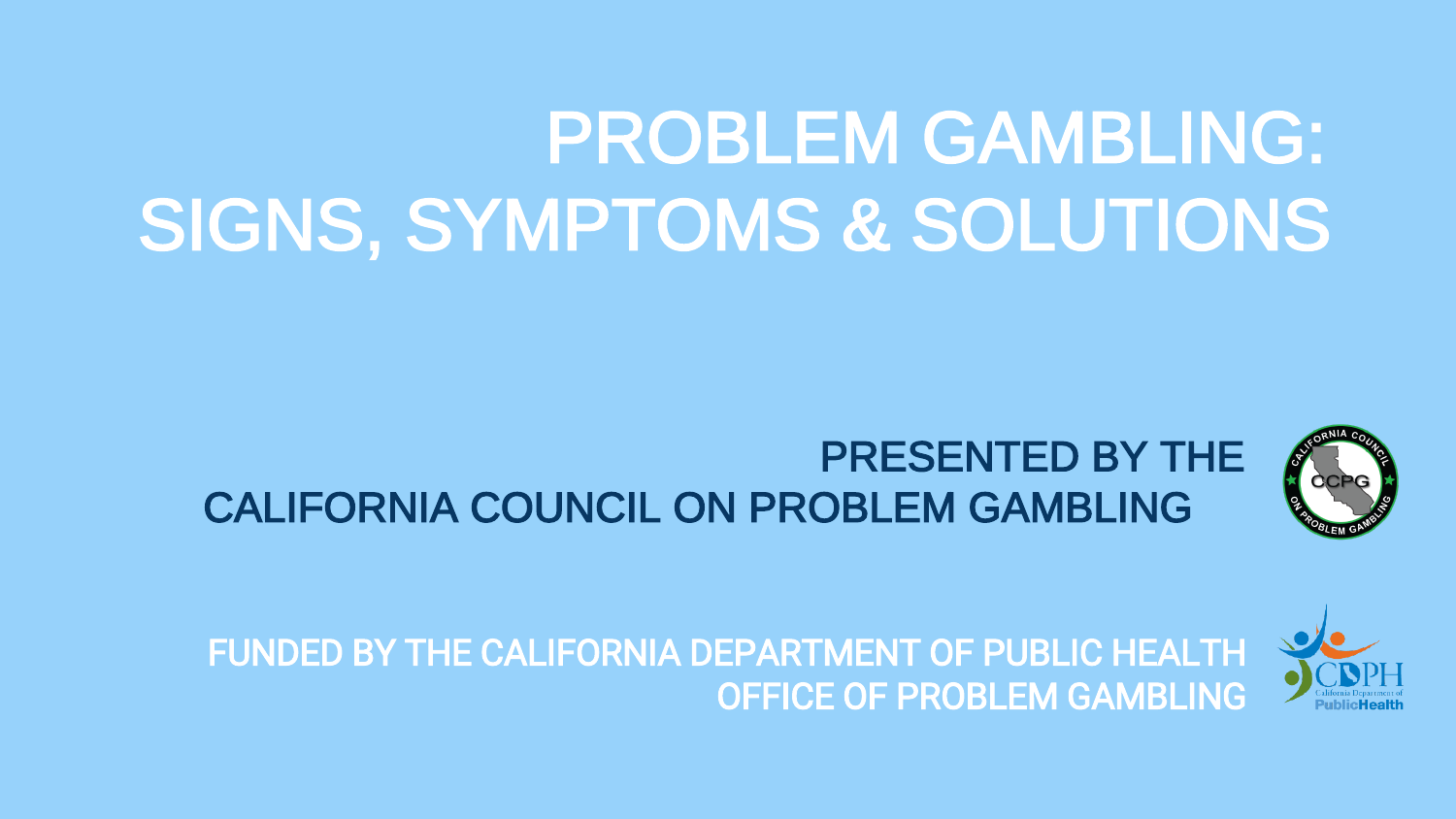#### CALIFORNIA COUNCIL ON PROBLEM GAMBLING (CCPG)

- ▸ Nonprofit founded in 1986
- ▸ Helps problem gamblers and their loved ones
- ▸ Operates the 1-800-GAMBLER helpline
- ▸ Emphasis on awareness, education & outreach
- ▸ Website: [www.calpg.org](http://www.calpg.org/)

CALIFORNIA DEPARTMENT OF PUBLIC HEALTH, OFFICE OF PROBLEM GAMBLING (OPG)

- ▸ Formed in 2003
- ▸ Funded by Tribal Gaming, CA Gaming & the CA Lottery
- ▸ Funds research, treatment, prevention & more
- ▶ Provides resources in over 20 languages
- ▸ Website: [www.problemgambling.ca.gov](http://www.problemgambling..ca.gov/)

CCPG AND OPG ARE "GAMBLING NEUTRAL" MEANING WE ARE NEITHER FOR NOR AGAINST LEGALIZED GAMBLING

### WHO ARE WE?

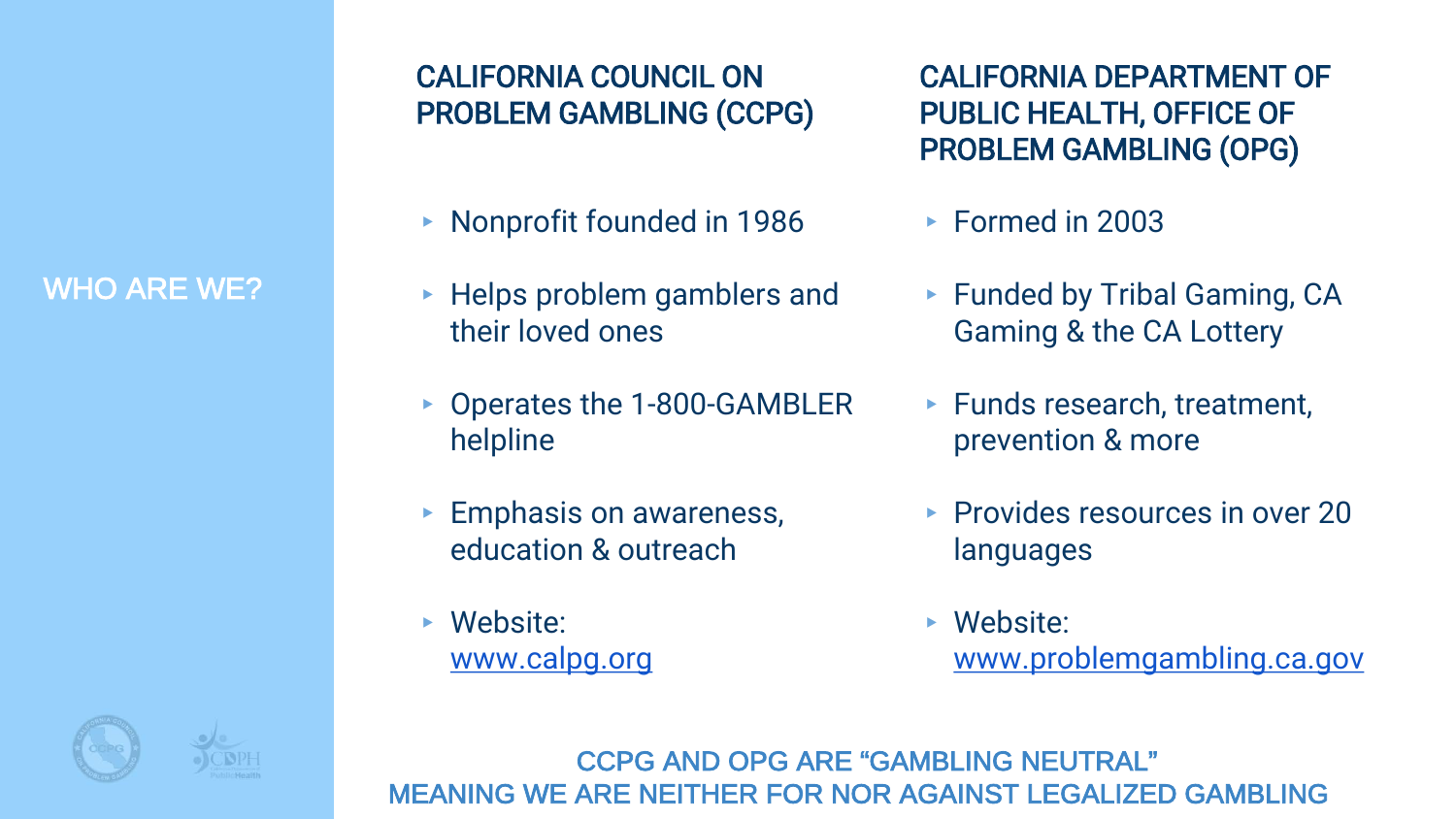#### TYPES OF GAMBLERS

There are many reasons you could be "at risk", like beginning to gamble when you are young, growing up with gamblers, etc.

"Problem gamblers" lose control of their actions for a while, causing financial or other harms.

Addicted gamblers, also called disordered gamblers, suffer from a disease which gives them an uncontrollable urge to gamble.

Over one million Californian adults will develop a gambling problem or disorder in their life.



GAMBLING ADDICTION IS TREATABLE. HELP IS AVAILABLE FOR THOSE WHO NEED IT!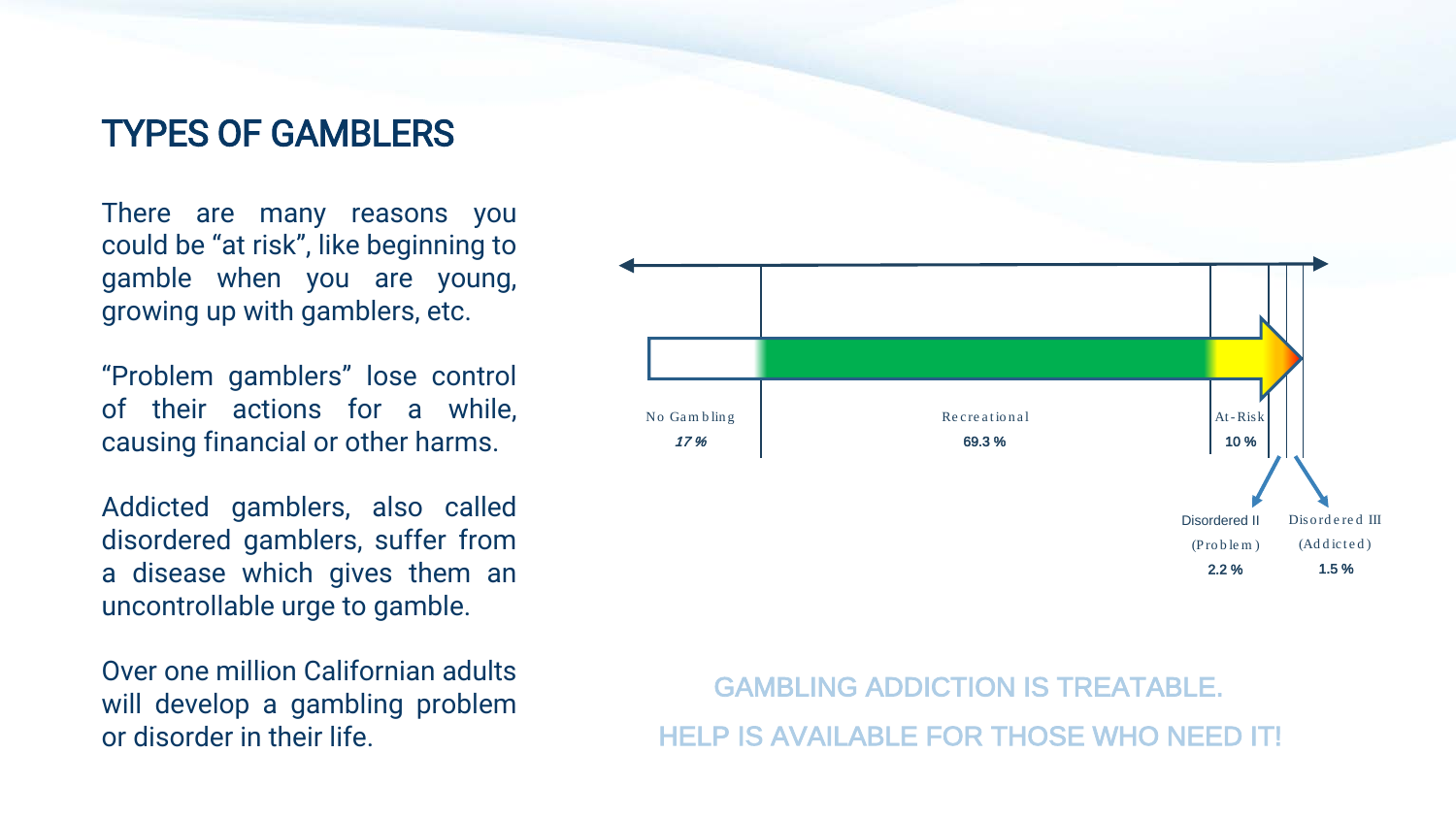WHAT IS **RESPONSIBLE** GAMING?



Gambling should be a form of entertainment, and just one of many hobbies. Gambling responsibly reduces the risk of developing a problem and improves the overall experience for the gambler.

- Set limits (time and money), and stick to them
- ▸ Should be viewed as money "spent," instead of "lost"
- ▸ Should not take time away from important events (family, work, etc.)

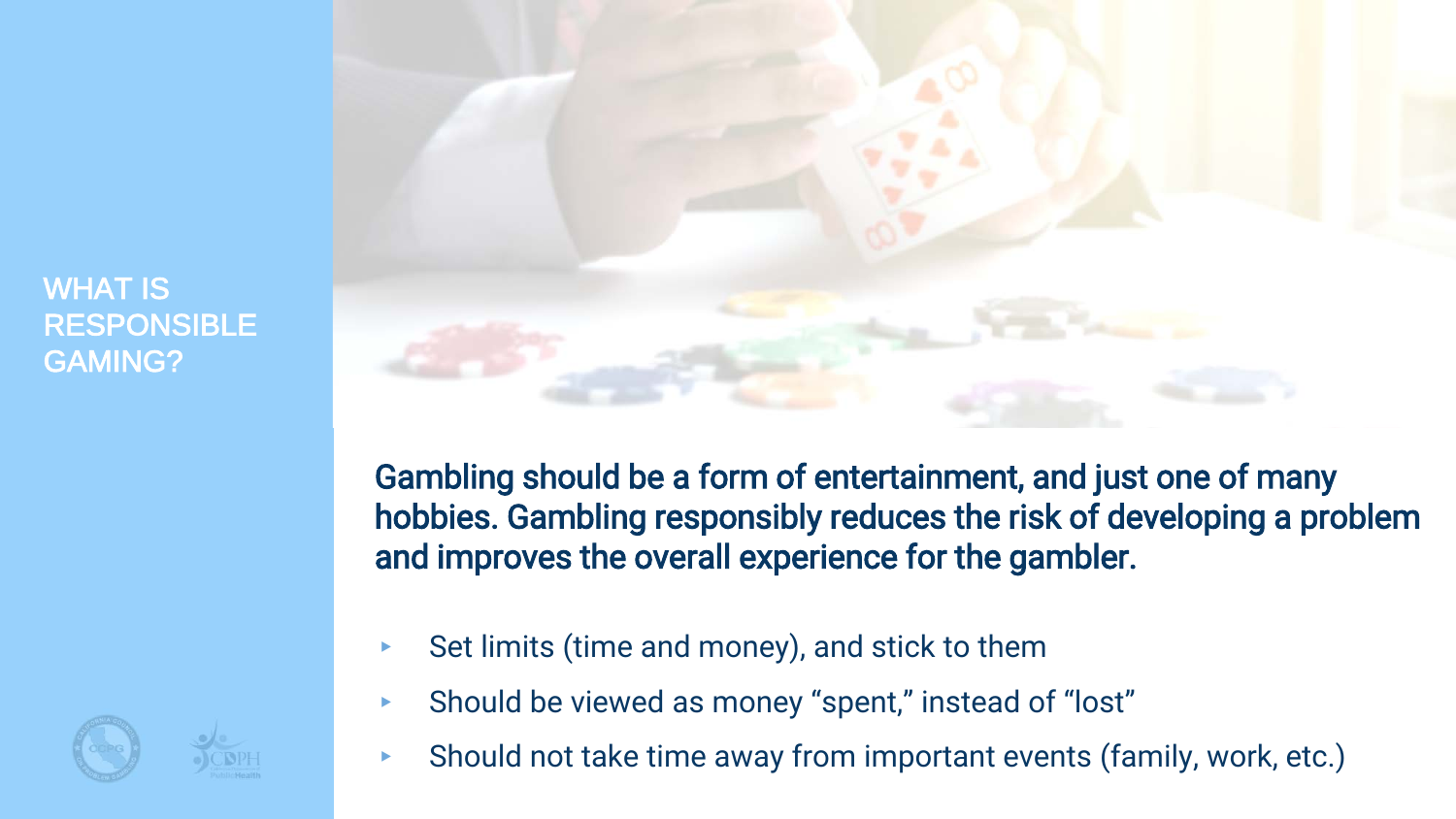#### PROBLEM OR NOT?



## SOCIAL GAMBLING

- Plays occasionally
- Spends what they can afford
- ▸ Hopes to win, expects to lose
- Plays for fun
- Can take it or leave it

## PROBLEM GAMBLING

- ▸ Gambles frequently
- Uses money needed or borrowed
- ▸ Wins never enough; chases losses
- Gambles to win and/or escape
- Life revolves around gambling

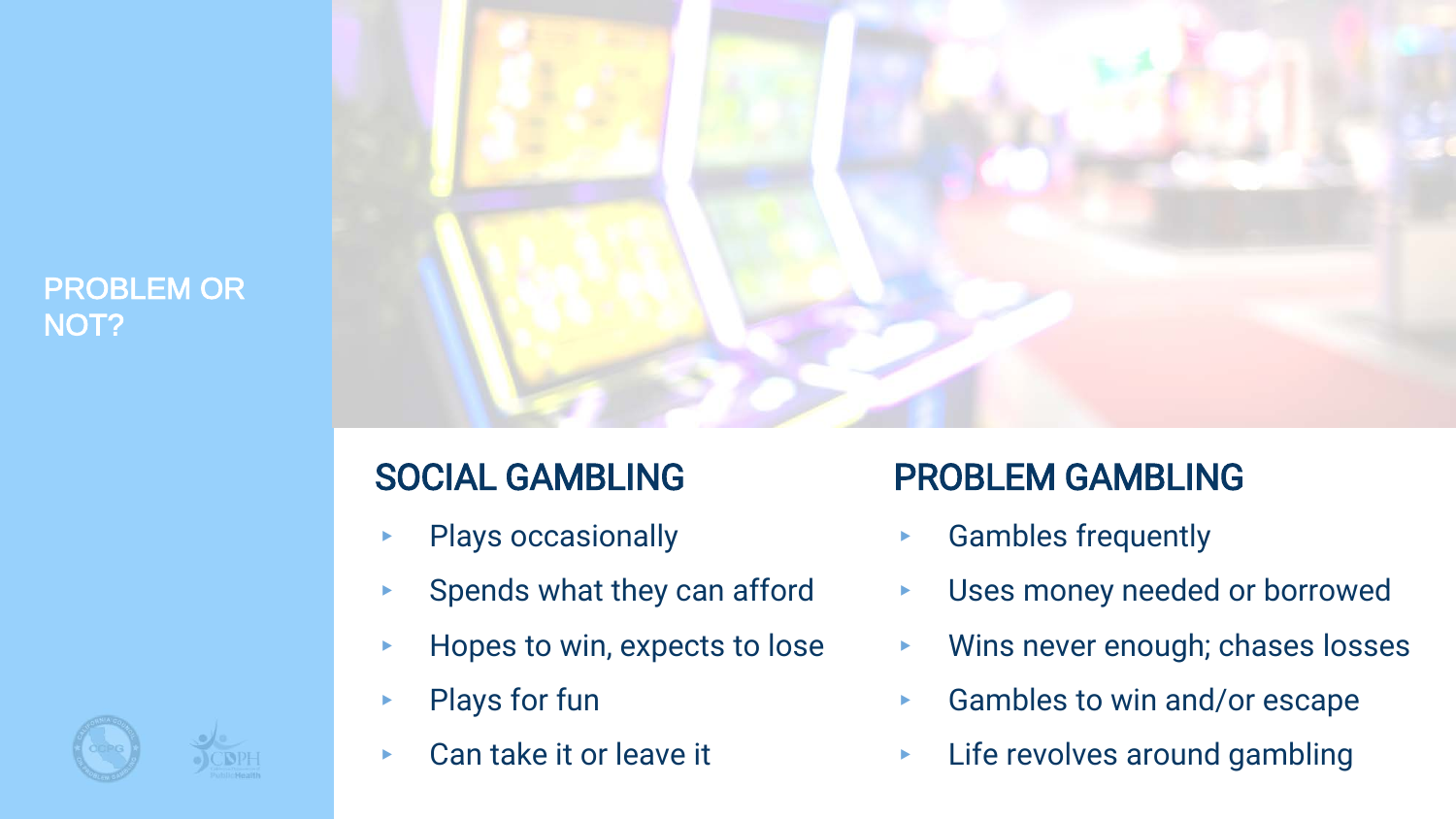WHAT IS THE GAMBLER'S FALLACY?

| <b>MYTH</b>                                        | <b>REALITY</b>                                    |
|----------------------------------------------------|---------------------------------------------------|
| Tables/Machines/etc. can be hot or cold<br>▶       | ▶ Wins/losses are completely random               |
| Betting systems improve odds<br>▶                  | Losing less is still losing!                      |
| ▶ Practice makes perfect                           | $\triangleright$ The math always favors the house |
| I can control the outcome<br>$\blacktriangleright$ | Luck cannot be controlled                         |

The gambler's fallacy is the mistaken belief that, if something happens more or less than normal during a series of events or period of time, it will happen more or less in the future as a way of "balancing out."

- $\triangleright$  The past does not predict the future, but we DO know that the house will win in the long run.
- ▸ Encouraging superstitions (such as a machine being hot) can promote the fallacy.
- ▸ Falling for this trap can lead to spending past your comfort level, and then chasing losses.

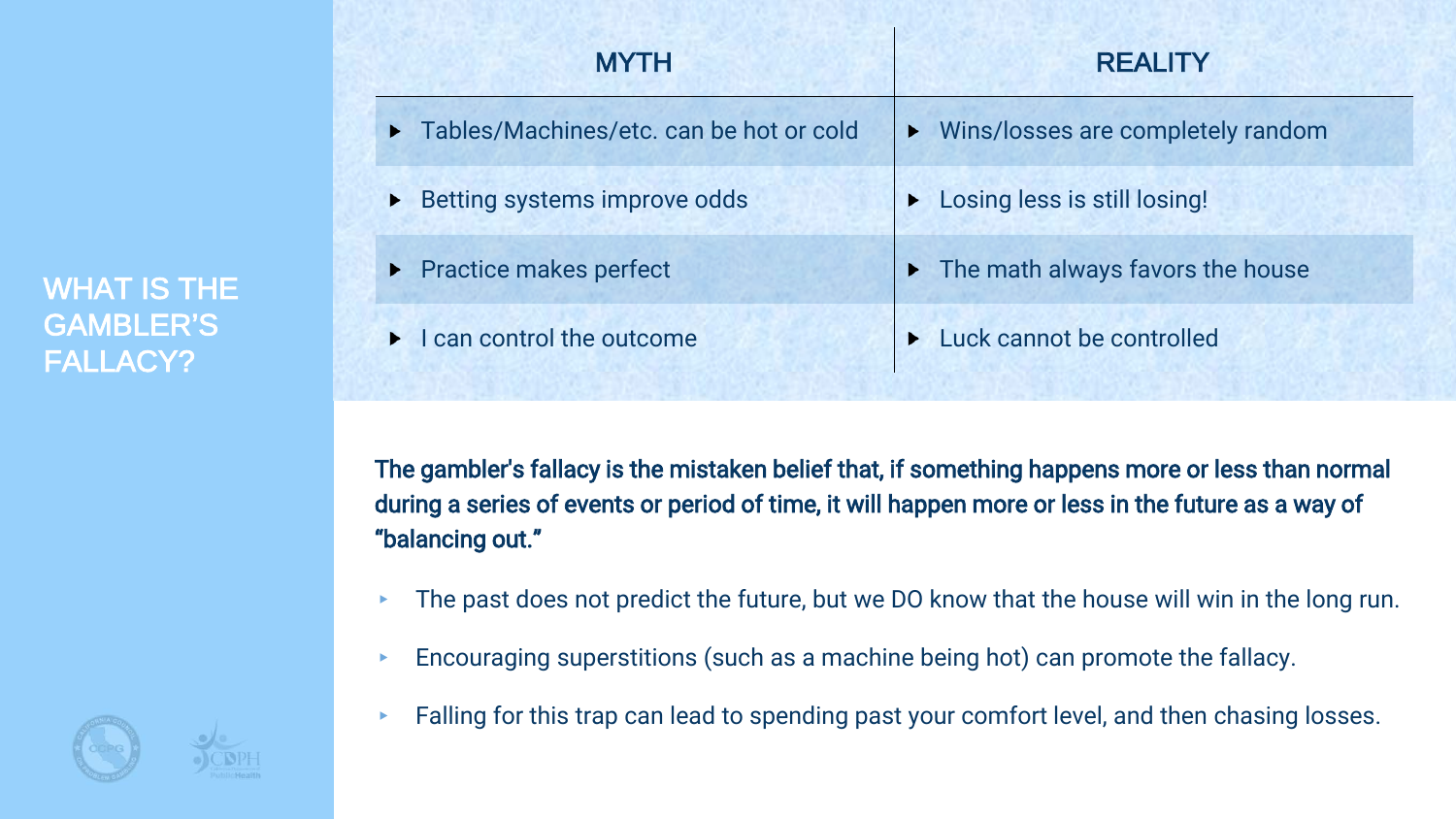#### A PROBLEM GAMBLER?

- ▸ Anyone can become a problem gambler.
- ▸ Sometimes the signs are caused by another problem.
- ▸ Only a professional can diagnose.
- ▸ Know your role, and how to respond to each situation.
- ▸ You don't have to know they are a PG to offer help.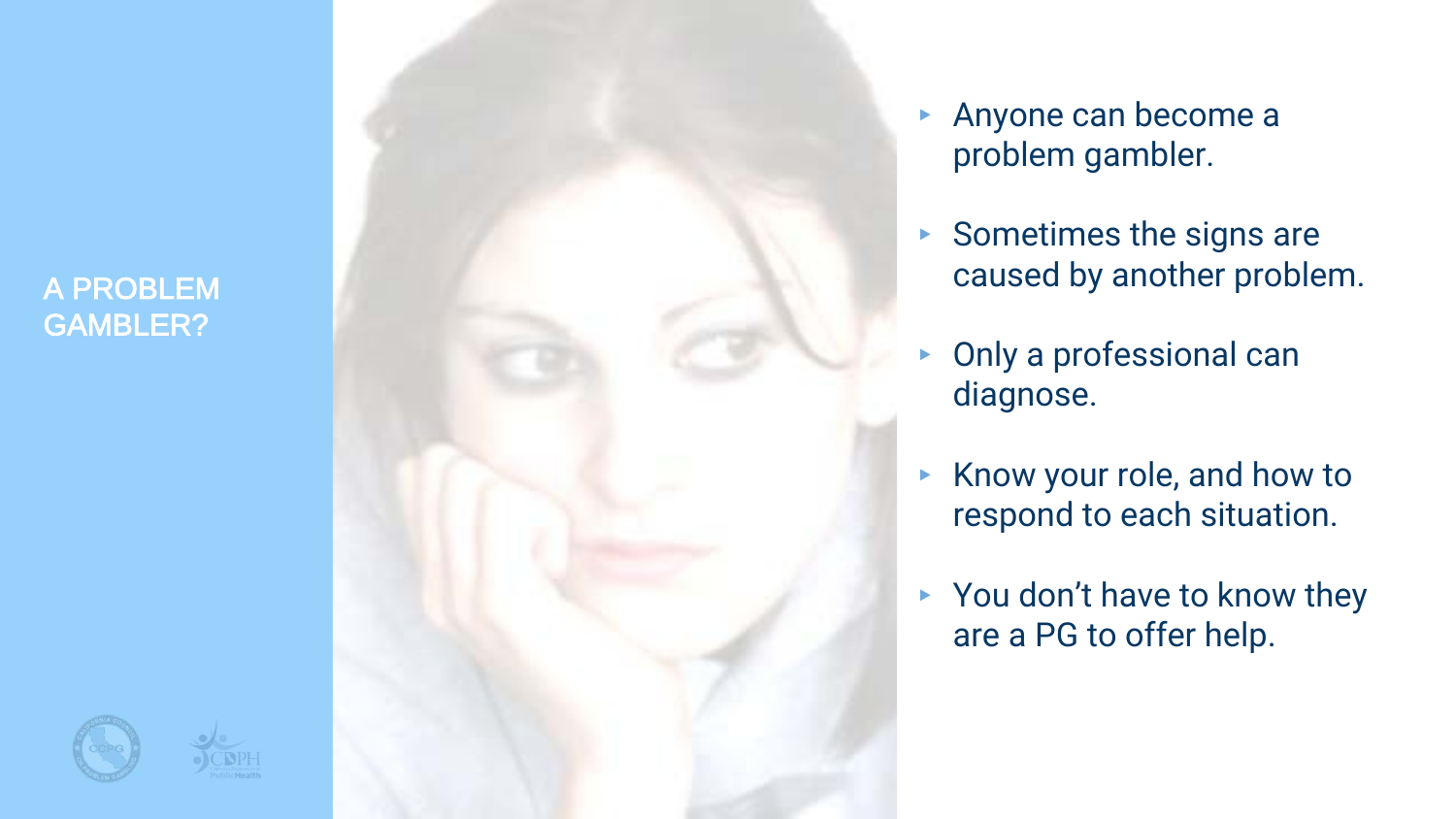WHAT ARE SOME SIGNS OF A GAMBLING PROBLEM?

There is no bigger warning sign than if a guest tells you that gambling has caused them problems.

Other signs of a gambling problem include:

- Does not leave after a large win
- Gets intensely emotional / frustrated / angry
- Bets more money, or gambles more often over time
- Lies, chases, or seeks bailout (borrowing money)
- ▸ Neglects physical needs (medication, toilet, etc.)

REMEMBER, ONLY A PROFESSIONAL CAN DIAGNOSE A GAMBLING PROBLEM.

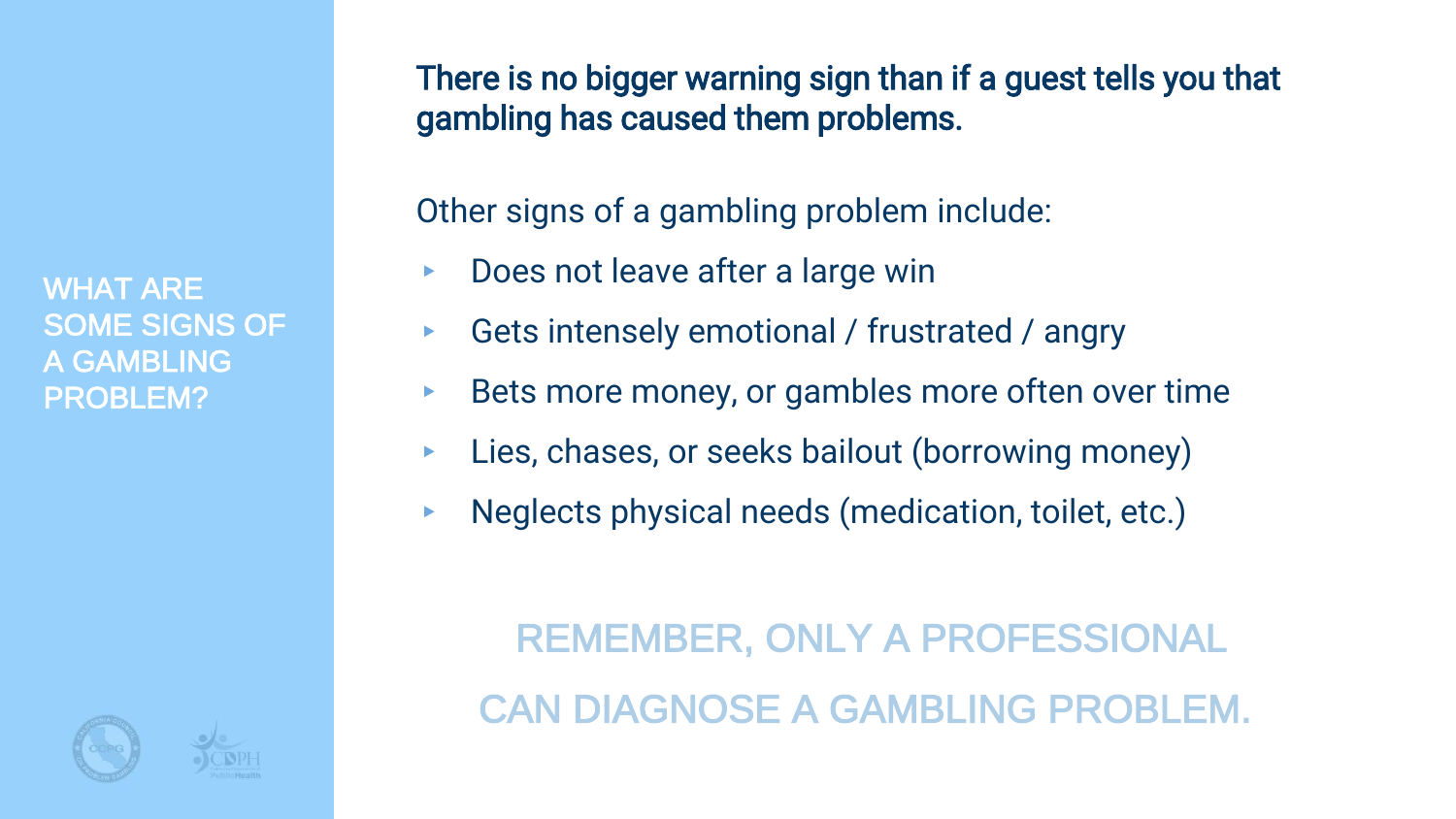#### **PREVENTION** RESOURCES

#### **Self-Exclusion**

A voluntary "ban" from gambling activities for a set period of time. Violators may face forfeiture of jackpots or arrest for trespass. Exclusion is statewide within California Gaming, may be requested by mail or in-person, and lasts for 1 year or "revocable lifetime."

Because tribal casinos have their own gaming commissions, exclusion programs vary at each casino and are not statewide.

#### **Self-Restriction**

A program allowing guests to "ban" themselves from a single gambling establishment, or from certain games or services at the single establishment.

### **Everi's STeP**

A program to prevent the use of credit/debit cards at those casinos that use Everi for ATM or credit card advance machines.

### Gamblock & Gamban

Programs that restrict your ability to gamble online.



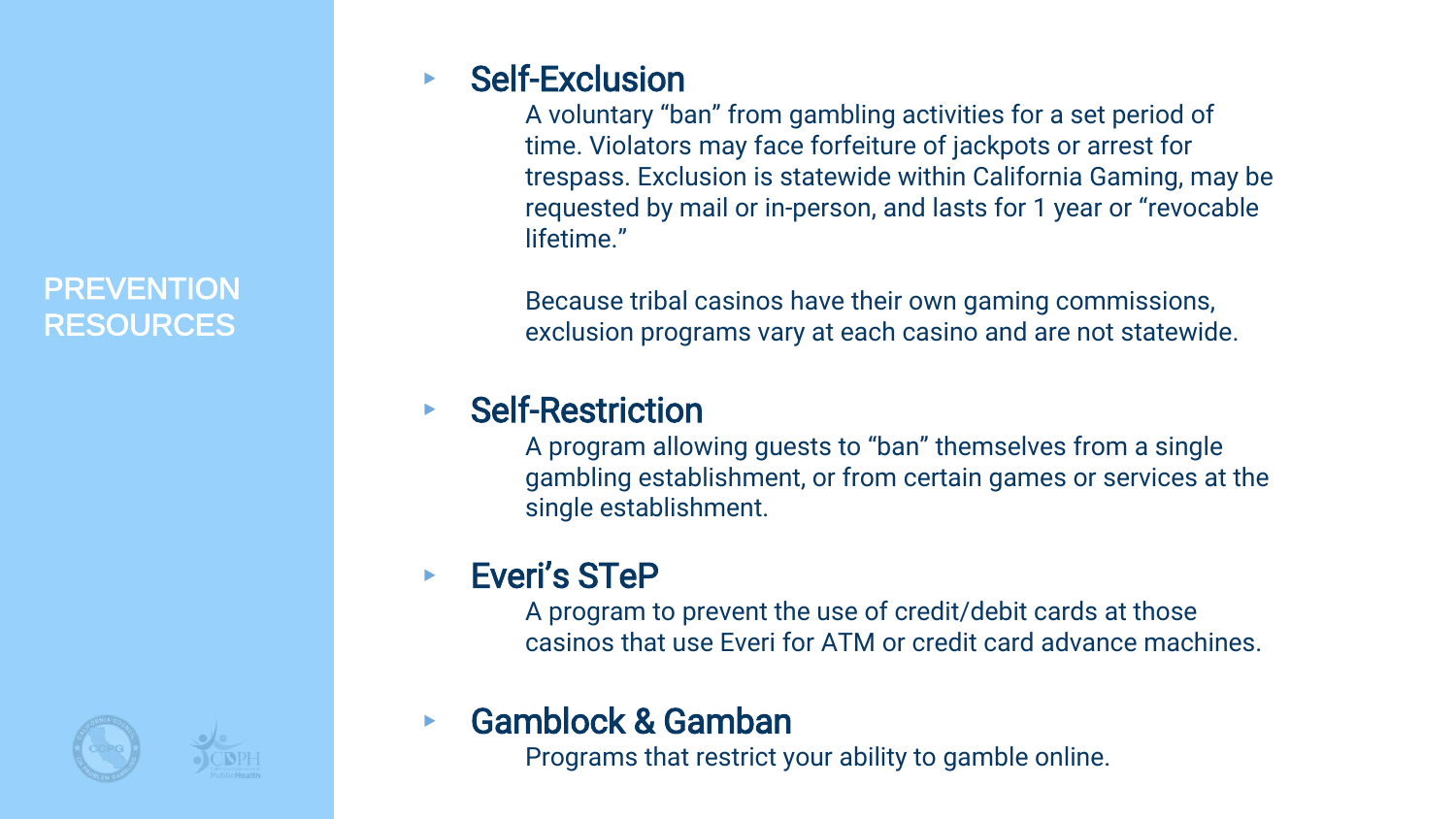#### **ASSISTANCE** FOR GAMBLING PROBLEMS

Services are provided at no cost to the client through California Gambling Education and Treatment Services (CalGETS) program, by the California Office of Problem Gambling.



Individual Treatment